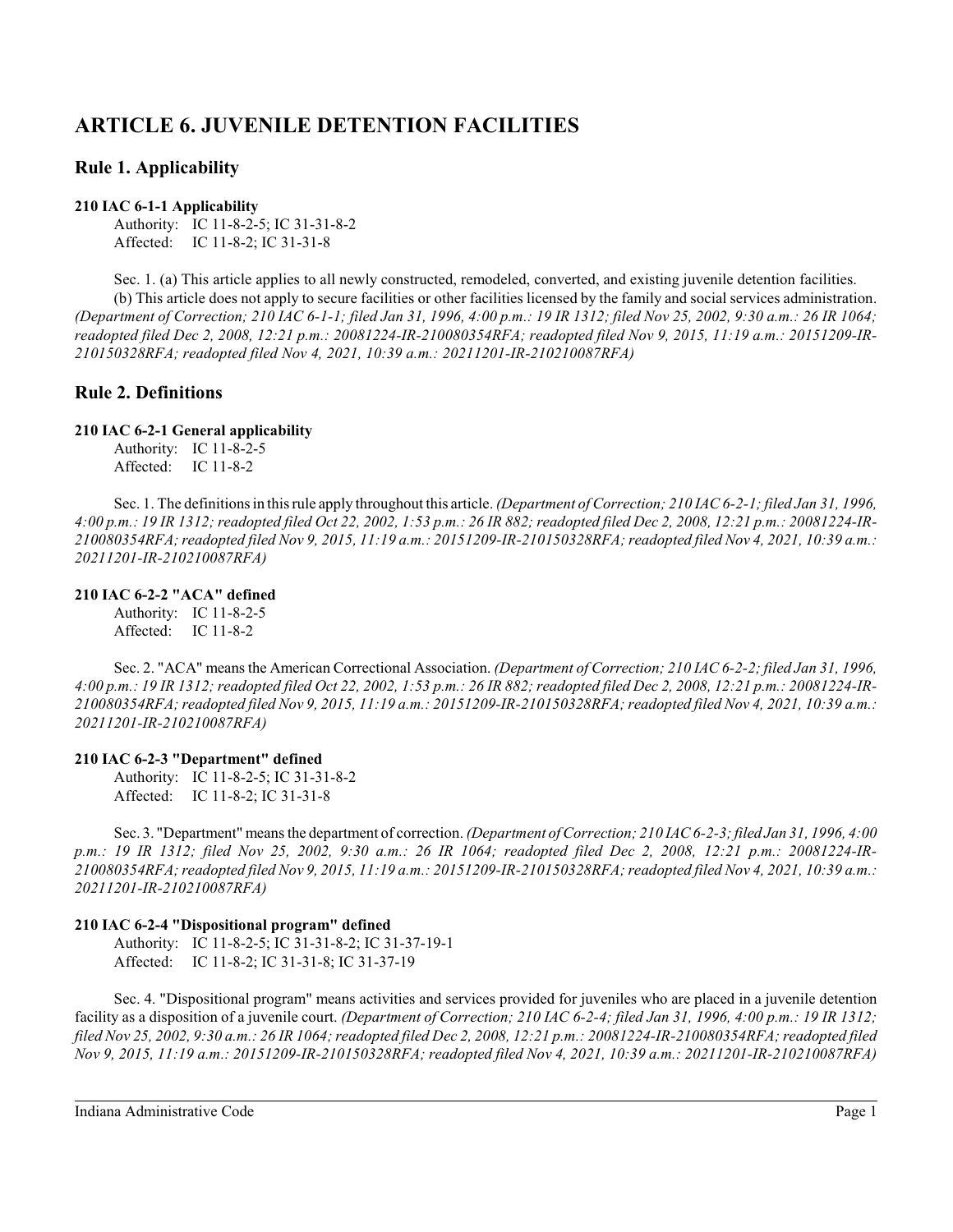## **210 IAC 6-2-5 "Existing facility" defined**

Authority: IC 11-8-2-5; IC 31-31-8-2 Affected: IC 11-8-2; IC 31-31-8

Sec. 5. "Existing facility" means any juvenile detention facility in use prior to March 1, 1996. *(Department of Correction; 210 IAC 6-2-5; filed Jan 31, 1996, 4:00 p.m.: 19 IR 1312; filed Nov 25, 2002, 9:30 a.m.: 26 IR 1064; readopted filed Dec 2, 2008, 12:21 p.m.: 20081224-IR-210080354RFA; readopted filed Nov 9, 2015, 11:19 a.m.: 20151209-IR-210150328RFA; readopted filed Nov 4, 2021, 10:39 a.m.: 20211201-IR-210210087RFA)*

## **210 IAC 6-2-6 "Full compliance" defined**

Authority: IC 11-8-2-5 Affected: IC 11-8-2

Sec. 6. "Full compliance" means that a detention facility is found by the department to conform to all mandatory standards and a minimumof ninety percent (90%) of recommended standards. *(Department of Correction; 210 IAC 6-2-6; filed Jan 31, 1996, 4:00 p.m.: 19 IR 1312; readopted filed Oct 22, 2002, 1:53 p.m.: 26 IR 882; readopted filed Dec 2, 2008, 12:21 p.m.: 20081224-IR-210080354RFA; readopted filed Nov 9, 2015, 11:19 a.m.: 20151209-IR-210150328RFA; readopted filed Nov 4, 2021, 10:39 a.m.: 20211201-IR-210210087RFA)*

#### **210 IAC 6-2-7 "Inspection" defined**

Authority: IC 11-8-2-5 Affected: IC 11-8-2

Sec. 7. "Inspection" means an on-site viewing and assessment of existing conditions, policies, and procedures and their relationship to minimumstandards. *(Department of Correction; 210 IAC 6-2-7; filed Jan 31, 1996, 4:00 p.m.: 19 IR 1312; readopted filed Oct 22, 2002, 1:53 p.m.: 26 IR 882; readopted filed Dec 2, 2008, 12:21 p.m.: 20081224-IR-210080354RFA; readopted filed Nov 9, 2015, 11:19 a.m.: 20151209-IR-210150328RFA; readopted filed Nov 4, 2021, 10:39 a.m.: 20211201-IR-210210087RFA)*

## **210 IAC 6-2-8 "Juvenile detention facility" defined**

Authority: IC 11-8-2-5 Affected: IC 11-8-2

Sec. 8. "Juvenile detention facility" means any public or privately operated, secure center, place, institution, or part thereof, that is used for the lawful custody and treatment of adjudicated delinquents and juveniles alleged to be delinquent. *(Department of Correction; 210 IAC 6-2-8; filed Jan 31, 1996, 4:00 p.m.: 19 IR 1313; readopted filed Oct 22, 2002, 1:53 p.m.: 26 IR 882; readopted filed Dec 2, 2008, 12:21 p.m.: 20081224-IR-210080354RFA; readopted filed Nov 9, 2015, 11:19 a.m.: 20151209-IR-210150328RFA; readopted filed Nov 4, 2021, 10:39 a.m.: 20211201-IR-210210087RFA)*

## **210 IAC 6-2-9 "Mandatory standard" defined**

Authority: IC 11-8-2-5 Affected: IC 11-8-2

Sec. 9. "Mandatory standard" means:

(1) a standard which has been determined to be essential to ensure the life, health, and safety of juveniles and personnel; and (2) with which a juvenile detention facility must conform to achieve compliance.

With the exception of ACA standard 4C-23 and subject to modifications noted in 210 IAC 6-3, standards considered as mandatory by ACA are mandatory under this article. *(Department of Correction; 210 IAC 6-2-9; filed Jan 31, 1996, 4:00 p.m.: 19 IR 1313; errata filed Mar 8, 1996, 2:00 p.m.: 19 IR 2044; readopted filed Oct 22, 2002, 1:53 p.m.: 26 IR 882; readopted filed Dec 2, 2008, 12:21 p.m.: 20081224-IR-210080354RFA; readopted filed Nov 9, 2015, 11:19 a.m.: 20151209-IR-210150328RFA; readopted filed Nov 4, 2021, 10:39 a.m.: 20211201-IR-210210087RFA)*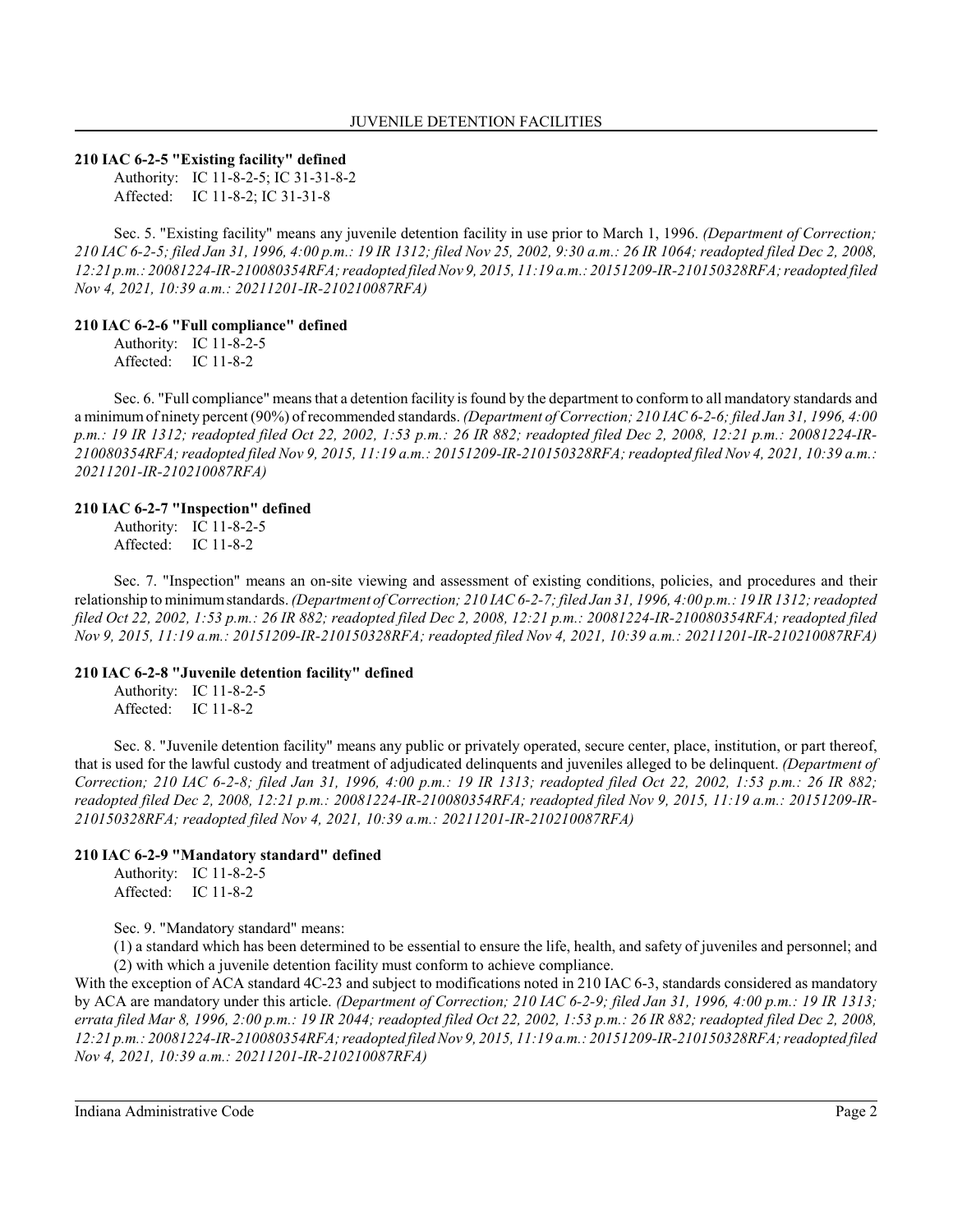#### **210 IAC 6-2-10 "Provisional compliance" defined**

Authority: IC 11-8-2-5 Affected: IC 11-8-2

Sec. 10. "Provisional compliance" means that a detention facility conforms to all mandatory standards and the minimum percentage of recommended standards required in the specified time frame. *(Department of Correction; 210 IAC 6-2-10; filed Jan 31, 1996, 4:00 p.m.: 19 IR 1313; readopted filed Oct 22, 2002, 1:53 p.m.: 26 IR 882; readopted filed Dec 2, 2008, 12:21 p.m.: 20081224-IR-210080354RFA; readopted filed Nov 9, 2015, 11:19 a.m.: 20151209-IR-210150328RFA; readopted filed Nov 4, 2021, 10:39 a.m.: 20211201-IR-210210087RFA)*

## **210 IAC 6-2-11 "Recommended standard" defined**

Authority: IC 11-8-2-5 Affected: IC 11-8-2

Sec. 11. "Recommended standard" is a standard that deals with issues not directly affecting the life, health, and safety of juveniles and personnel. Those standards adopted as a part of this article that are not mandatory are included in this section. *(Department of Correction; 210 IAC 6-2-11; filed Jan 31, 1996, 4:00 p.m.: 19 IR 1313; readopted filed Oct 22, 2002, 1:53 p.m.: 26 IR 882; readopted filed Dec 2, 2008, 12:21 p.m.: 20081224-IR-210080354RFA; readopted filed Nov 9, 2015, 11:19 a.m.: 20151209-IR-210150328RFA; readopted filed Nov 4, 2021, 10:39 a.m.: 20211201-IR-210210087RFA)*

#### **210 IAC 6-2-12 "Secure" defined**

Authority: IC 11-8-2-5 Affected: IC 11-8-2

Sec. 12. "Secure" means a facility that is designed and operated to ensure that all entrances and exits are under the exclusive control of the staff, thereby not allowing a juvenile to leave the facility unsupervised or without permission. *(Department of Correction; 210 IAC 6-2-12; filed Jan 31, 1996, 4:00 p.m.: 19 IR 1313; readopted filed Oct 22, 2002, 1:53 p.m.: 26 IR 882; readopted filed Dec 2, 2008, 12:21 p.m.: 20081224-IR-210080354RFA; readopted filed Nov 9, 2015, 11:19 a.m.: 20151209-IR-210150328RFA; readopted filed Nov 4, 2021, 10:39 a.m.: 20211201-IR-210210087RFA)*

#### **210 IAC 6-2-13 "Standard" defined**

Authority: IC 11-8-2-5 Affected: IC 11-8-2

Sec. 13. "Standard" means one (1) of the minimum standards produced by the ACA and contained in the publication, Standards for Juvenile Detention Facilities, Third Edition, May 1991 and all amendments or editions published through 1995 consistent with 210 IAC 6-3-1 through 210 IAC 6-3-9. *(Department of Correction; 210 IAC 6-2-13; filed Jan 31, 1996, 4:00 p.m.: 19 IR 1313; filed Nov 25, 2002, 9:30 a.m.: 26 IR 1064; readopted filed Dec 2, 2008, 12:21 p.m.: 20081224-IR-210080354RFA; readopted filed Nov 9, 2015, 11:19 a.m.: 20151209-IR-210150328RFA; readopted filed Nov 4, 2021, 10:39 a.m.: 20211201-IR-210210087RFA)*

## **Rule 3. Administration and Management**

#### **210 IAC 6-3-1 General provisions**

Authority: IC 11-8-2-5; IC 31-31-8-2 Affected: IC 11-8-2; IC 31-31-8

Sec. 1. (a) Except as provided in this section, ACA standards 1A-01 through 1G-09 are adopted as a part of this article. (b) The following ACA standards are deleted in their entirety: (1) 1A-03, 1A-05, 1A-08, 1A-10, 1A-14, 1A-15, 1A-17, 1A-23, 1A-25, and 1A-28.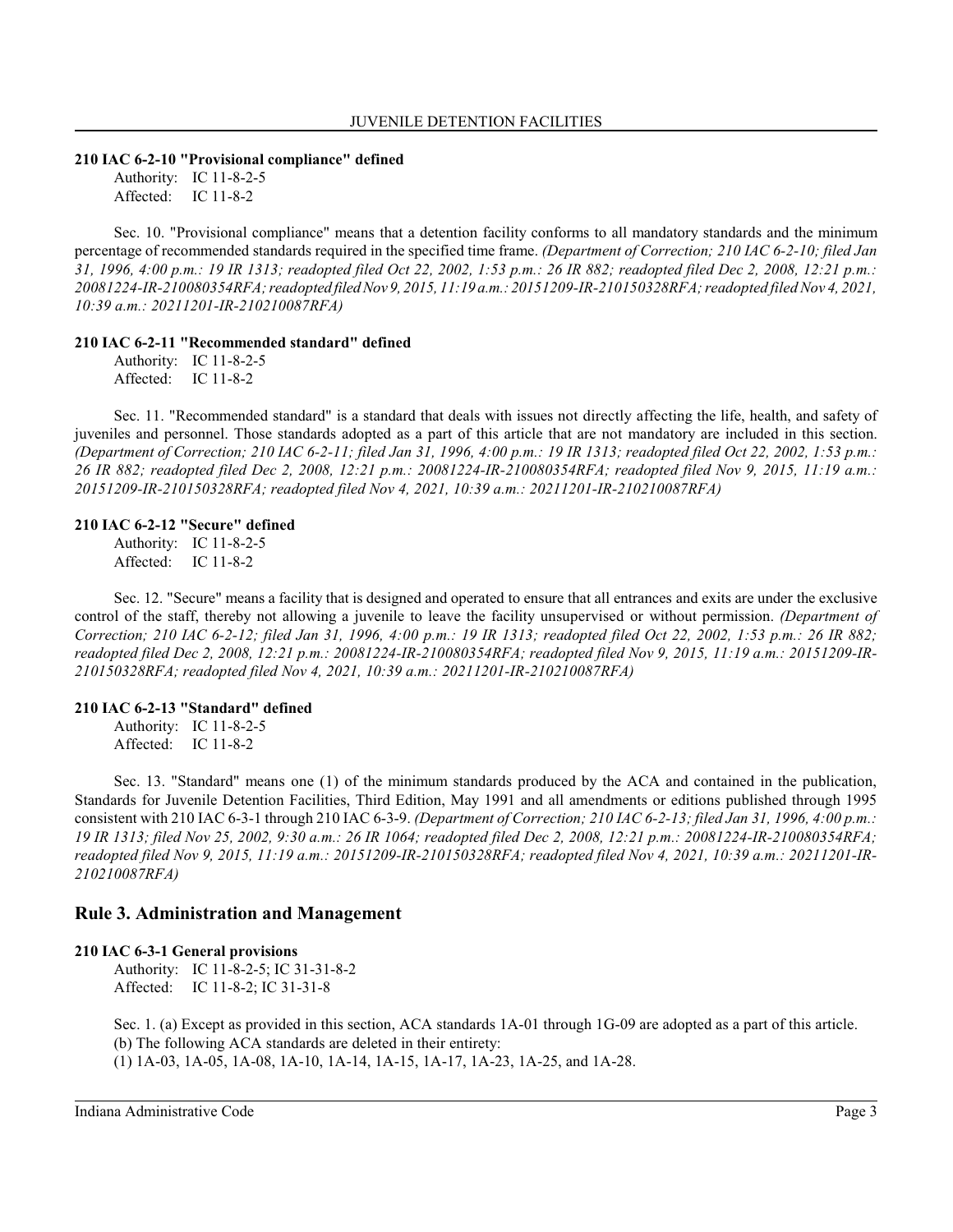(2) 1B-02, 1B-04, 1B-09, 1B-10, 1B-12, 1B-13, 1B-16, 1B-17, and 1B-20.

(3) 1C-03, 1C-06, 1C-09, 1C-10, 1C-11, and 1C-18.

(4) 1D-02, 1D-03, 1D-06, 1D-10, 1D-11, and 1D-12.

(5) 1F-02 and 1F-04.

(6) 1G-06, 1G-07, and 1G-08.

(c) The following ACA standards are adopted as modified:

(1) Change the last sentence of standard 1B-05 to read as follows: Facility staff's participation in preparing the facility's written budget request is encouraged.

(2) Change standard 1B-08 to read, "Written policy, procedure, and practice demonstrate that the procedures for the collection, safeguarding, and disbursement of monies comply with the accounting procedures established by the state board of accounts and local policies. These policies shall be reviewed annually and updated as needed.".

(3) Change standard 1C-13 to read, "A criminal record and sex offender registry check is conducted on all new employees in accordance with state and federal statutes.".

(4) Change standard 1C-22 to read, "Written policy, procedure, and practice provide that employees, consultants, volunteers and contract personnel who work with juveniles are informed in writing about the facility's policies on confidentiality of information and agree to abide by them in writing.".

(5) Change the first sentence of standard 1D-08 to read, "Written policy, procedure, and practice provide that all managerial staff receive forty (40) hours of training in addition to orientation training during their first year of employment and forty (40) hours of training each year thereafter.".

(6) Change the first sentence of standard 1D-09 to read, "Written policy, procedure, and practice provide that all new juvenile staff careworkers receive an additional one hundred twenty (120) hours of training during their first year of employment.". (7) Add new standard 1D-09A to read, "Written policy, procedure, and practice provide that all juvenile staff careworkers receive an additional forty (40) hours of training each calendar year.".

(8) Change standard 1D-13 to read, "All part-time staff, volunteers, support and administrative staff and contract personnel receive formal orientation appropriate to their assignments and additional training as needed.".

(9) Change standard 1G-04 to read, "Written policy, procedure, and practice provide that the program director curtails, postpones, or terminates the services of a volunteer or volunteer organization when there is a reason for doing so.".

*(Department of Correction; 210 IAC 6-3-1; filed Jan 31, 1996, 4:00 p.m.: 19 IR 1313; filed Nov 25, 2002, 9:30 a.m.: 26 IR 1064; readopted filed Dec 2, 2008, 12:21 p.m.: 20081224-IR-210080354RFA; readopted filed Nov 9, 2015, 11:19 a.m.: 20151209-IR-210150328RFA; readopted filed Nov 4, 2021, 10:39 a.m.: 20211201-IR-210210087RFA)*

## **210 IAC 6-3-2 Physical plant**

Authority: IC 11-8-2-5; IC 31-31-8-2 Affected: IC 11-8-2; IC 31-31-8

Sec. 2. (a) Except as provided in this section, ACA standards 2A-01 through 2G-02 are adopted as a part of this article.

(b) ACA standards 2B-02, 2B-08, and 2D-02 are deleted in their entirety.

(c) In ACA standard 2A-04, change "recognized" to "applicable".

(d) Change ACA standard 2B-04 to read, "Written policy and procedure provide that a replacement detention facility be constructed or an existing facility be expanded only after a needs evaluation study has been completed by the parent agency or other appropriate agency. A copy of this study must accompany blueprints submitted to the department for review.".

(e) Change subsection 3 of ACA standard 2C-03 to read, "a bed, desk, and seating.". *(Department of Correction; 210 IAC 6-3-2; filed Jan 31, 1996, 4:00 p.m.: 19 IR 1313; filed Nov 25, 2002, 9:30 a.m.: 26 IR 1065; readopted filed Dec 2, 2008, 12:21 p.m.: 20081224-IR-210080354RFA; readopted filed Nov 9, 2015, 11:19 a.m.: 20151209-IR-210150328RFA; readopted filed Nov 4, 2021, 10:39 a.m.: 20211201-IR-210210087RFA)*

## **210 IAC 6-3-3 Institutional operations**

Authority: IC 11-8-2-5; IC 31-31-8-2 Affected: IC 11-8-2; IC 31-31-8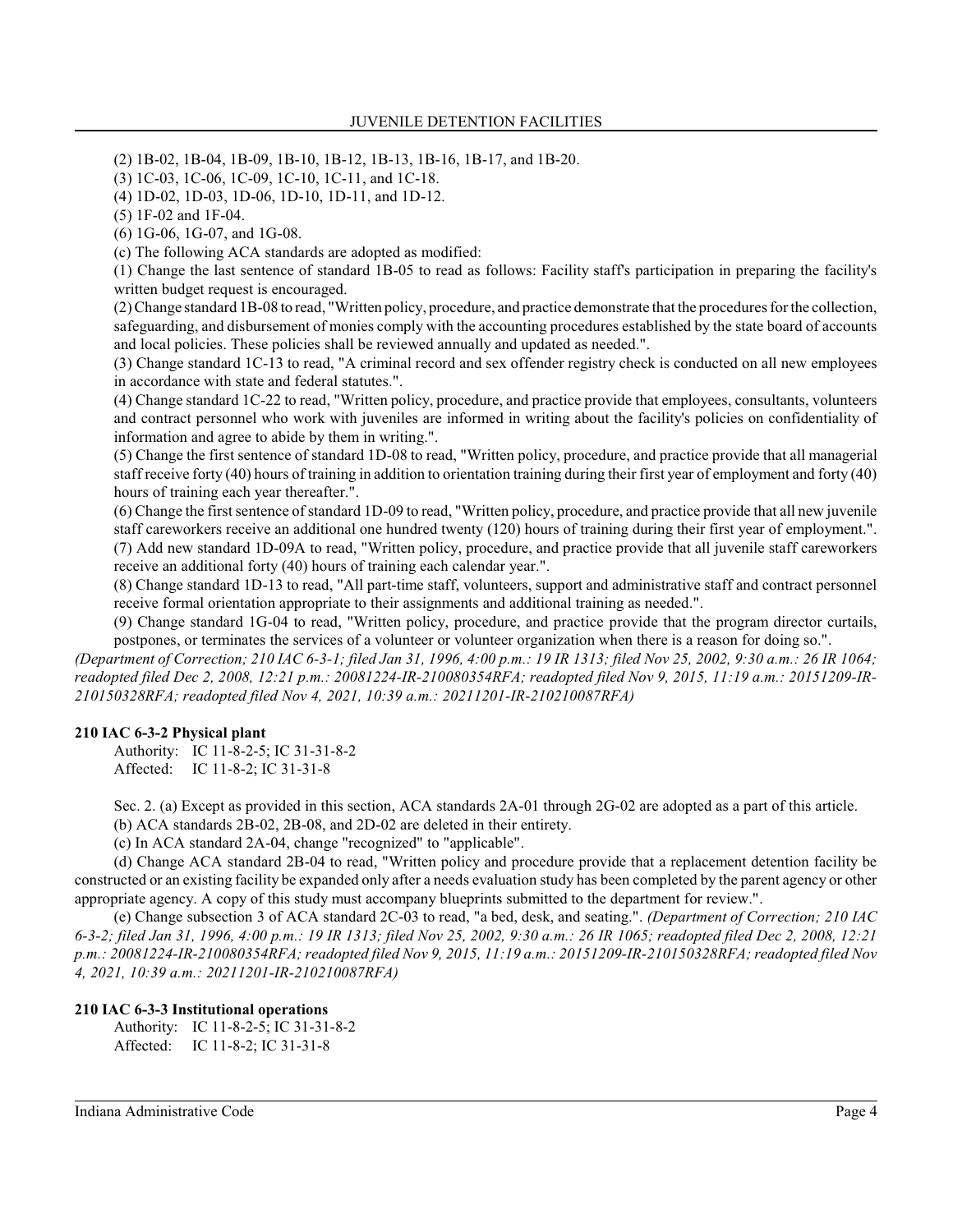Sec. 3. (a) Except as provided in this section, ACA standards 3A-01 through 3E-05 are adopted as a part of this article. (b) The following ACA standards are deleted in their entirety:

(1) 3A-03.

(2) 3A-11.

(3) 3A-12.

(4) 3A-17.

(5) 3B-08.

(6) 3B-09.

(7) 3E-01.

(8) 3E-02.

(9) 3E-03. (10) 3E-04.

(11) 3E-05.

(c) The following ACA standards are adopted as modified:

(1) Change the first sentence of standard 3A-13 to read, "The facility has a system for physically counting juveniles and maintains a daily report on juvenile population movement.".

(2) Change standard 3A-20 to read, "Written policy, procedure, and practice provide that manual or instrument inspection of body cavities is conducted only when there is reason to do so. Except in the case of an emergency, inspection is conducted only when authorized by the facility administrator or designee. The inspection is conducted in private by health care personnel only.".

(3) Change standard 3A-21 to read, "Written policy, procedure, and practice provide that strip searches and visual inspection of juvenile private body cavities be conducted based on a reasonable belief that the juvenile is carrying contraband or other prohibited material. The inspection is conducted in private by a trained staff member of the same sex as the juvenile.".

(4) Change standard 3A-26 to read, "Written policy, procedure, and practice govern the availability, control, and use of chemical agents and related security devices and specify the level of authority required for their access and use.".

(5) Change standard 3B-06 to read, "The facility has access to an alternate power source to maintain the following minimum essential services in an emergency: lighting, heating and ventilation, water, security systems and communications systems.". (6) Change standard 3C-08 to read, "Written policy, procedure, and practice specify the circumstances which justify room restriction and limit the time period to one (1) hour unless an extension is approved by the facility administrator or designee. Juveniles placed on room restriction are checked visually by staff at least every fifteen (15) minutes.".

(7) Change standard 3C-12 to read, "Written policy, procedure, and practice require that a juvenile charged with a major violation of facility rules is given a written copy of the alleged rule violation or violations within twenty-four (24) hours of the alleged violation or violations or the conclusion of the investigation into the alleged violation or violations. A hearing may be held within the subsequent twenty-four (24) hour period with the juvenile's written consent.".

(8) Change standard 3C-14 to read, "Written policy, procedure, and practice provide that disciplinary hearings on rule violations are conducted by an impartial person or a disciplinary committee appointed by the facilityadministrator or designee. A record of the proceedings is made and maintained for at least six (6) months.".

(9) The "Comment" that follows standard 3C-21 is added as part of the standard.

(10) Change standard 3D-07 to read, "Written policy, procedure, and practice allow freedom in personal grooming and dress unless a safety, security, or hygiene concern justifies otherwise.".

*(Department of Correction; 210 IAC 6-3-3; filed Jan 31, 1996, 4:00 p.m.: 19 IR 1314; filed Nov 25, 2002, 9:30 a.m.: 26 IR 1065; readopted filed Dec 2, 2008, 12:21 p.m.: 20081224-IR-210080354RFA; readopted filed Nov 9, 2015, 11:19 a.m.: 20151209-IR-210150328RFA; readopted filed Nov 4, 2021, 10:39 a.m.: 20211201-IR-210210087RFA)*

## **210 IAC 6-3-4 Facility services**

Authority: IC 11-8-2-5; IC 31-31-8-2 Affected: IC 11-8-2; IC 31-31-8

Sec. 4. (a) Except as provided in this section, ACA standards 4A-01 through 4C-48 are included as a part of this article. (b) The following ACA standards are deleted in their entirety: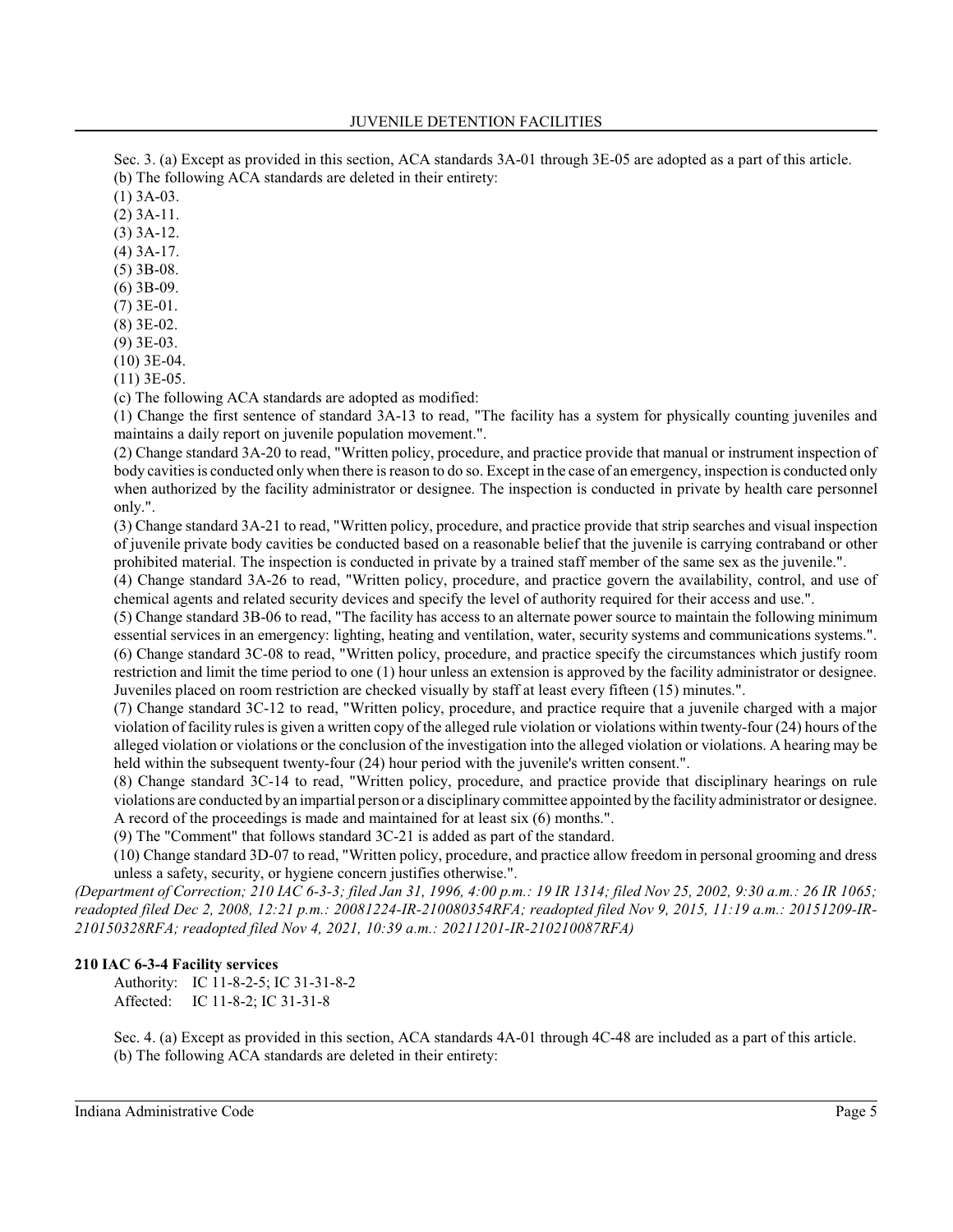- $(1)$  4B-09.
- (2) 4C-03.
- (3) 4C-05.
- (4) 4C-19.
- (5) 4C-23.
- (6) 4C-30.
- (7) 4C-31.
- (8) 4C-32.
- (c) The following ACA standards are adopted as modified:
- (1) Change standard 4A-01 to read, "A staff member, experienced in food service management, supervises food service operations.".
- (2) Change standard 4A-03 to read, "There is documentation that the facility's system of dietary allowance is reviewed at least annually by a dietician or state authorized agency to ensure compliance with nationally recommended food allowances.".
- (3) Change standard 4A-05 to read, "The food service plan provides for a single menu so that all juveniles and staff, except those on a special diet, eat the same meals.".
- (4) Change standard 4A-11 to read, "Shelf goods, refrigerated foods, and frozen foods shall be maintained at temperatures established under the Indiana state department of health standards.".
- (5) After the second sentence of standard 4A-13, add, "Snacks and food will be available for special occasions such as late night admissions.".
- (6) After the second sentence of standard 4B-12, add, "Policy and procedures will address the special linen needs of the iuveniles.".
- (7) After the third sentence of standard 4C-01, add, "The health authority shall meet at least quarterly with the facility administrator.".
- (8) Change standard 4C-16 to read, "Written policy, procedure, and practice specify the provision of mental health services for juveniles and assure juvenile detention facilities are not intended to be mental health treatment facilities.".
- (9) Change standard 4C-20 to read, "The person administering medications has training approved by the responsible physician, and the official responsible for the facility, is accountable for administering medications according to orders, and records the administration of medications in a manner and on a form approved by the responsible physician.".
- (10) Change standard 4C-21 as follows: Insert "hearing problems" and "eye problems" in the "Inquiry into" list, after:
	- (A) "mental health problems", insert "hearing problems" and "eye problems"; and
	- (B) "suicide", insert "attempt".
- (11) Change standard 4C-25 by deleting the second and third items listed after "This care includes the following:".
- (12) Change the first sentence of standard 4C-27 to read, "Written policy, procedure, and practice provide that juvenile careworker staff and other personnel are trained to respond to health related situations within a four-minute response time.". (13) Add, as a part of standard 4C-29, "For facilities that operate with no more than twenty (20) juveniles, sick call must be available at a minimum of once per week.".
- (14) Change standard 4C-36 to read, "Written policy, procedure, and practice specify approved actions to be taken by employees concerning juveniles who have been diagnosed HIV-positive or who have hepatitis-B. The policy shall include, at a minimum, the following:
	- (A) When and where juveniles are to be tested.
	- (B) Appropriate safeguards for staff and juveniles.
	- (C) When and under what conditions juveniles are to be separated from general population.
	- (D) Staff and juvenile training procedures.
	- (E) Issues of confidentiality.".
- (15) Change standard 4C-39 to read, "Written policy, procedure, and practice provide for screening, care, or referral for care for mentally ill or retarded juveniles. The responsible physician shall designate, in advance, specific referral sources. Policy and procedures shall provide for emergency transfers to mental health facilities. Emergency transfers shall be reported to the court the next working day.".
- (16) Change standard 4C-41 to read, "Written policy, procedure, and practice provide for the clinical management of chemically dependent juveniles.".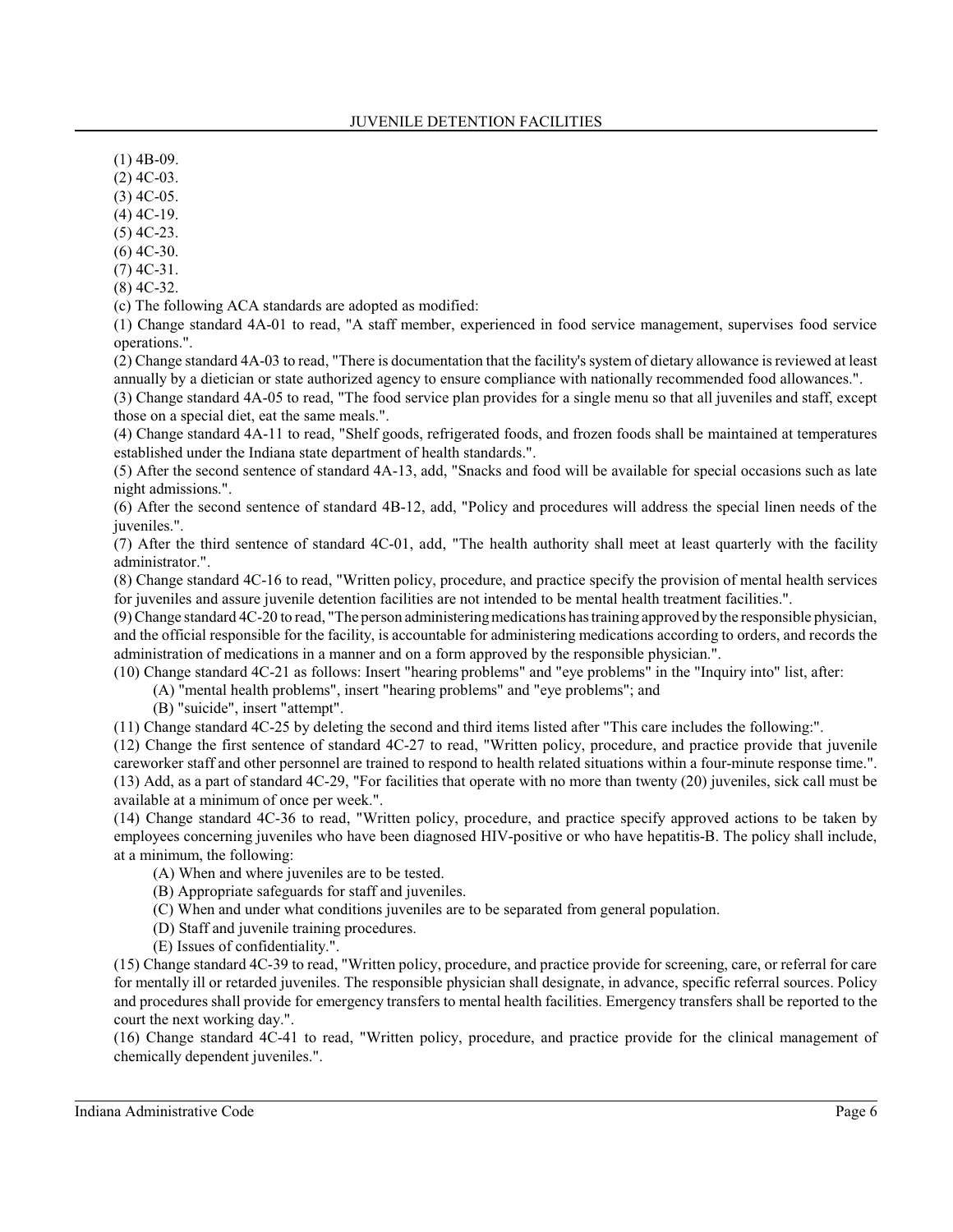## JUVENILE DETENTION FACILITIES

(17) Change standard 4C-47 to read, after "2" and prior to "access", insert "Physical".

*(Department of Correction; 210 IAC 6-3-4; filed Jan 31, 1996, 4:00 p.m.: 19 IR 1314; filed Nov 25, 2002, 9:30 a.m.: 26 IR 1066; readopted filed Dec 2, 2008, 12:21 p.m.: 20081224-IR-210080354RFA; readopted filed Nov 9, 2015, 11:19 a.m.: 20151209-IR-210150328RFA; readopted filed Nov 4, 2021, 10:39 a.m.: 20211201-IR-210210087RFA)*

## **210 IAC 6-3-5 Juvenile services**

Authority: IC 11-8-2-5; IC 31-31-8-2 Affected: IC 11-8-2; IC 31-31-8

Sec. 5. (a) Except as provided in this section, ACA standards 5A-01 through 5H-07 are adopted as a part of this rule. (b) The following ACA standards are deleted in their entirety:

(1) 5A-01, 5A-03, 5A-04, 5A-05, 5A-07, 5A-08, 5A-09, 5A-10, 5A-12, and 5A-13.

(2) 5B-02 and 5B-03.

(3) 5D-02.

(4) 5H-01, 5H-05, and 5H-06.

(c) The following ACA standards are adopted as modified:

(1) In the first sentence of standard 5A-02, after "juveniles", delete "new".

(2) Change standard 5A-06 to read, "Written policy, procedure, and practice ensure that any juvenile placed in detention or shelter care shall be brought before the juvenile court consistent with state law.".

(3) Change standard 5A-11 to read "Written policy, procedure, and practice grant all juveniles the right to complete at least one local or collect long distance telephone call to a family member, attorney, or other approved individual during the admissions process.".

(4) At the end of standard 5B-01, delete "treatment" and insert "services".

(5) Change standard 5E-01 to read, "The facility has a qualified staff member who shall direct and supervise all recreation programs.".

(6) Change standard 5H-03 to read, "Juveniles shall be provided a copy of all specific release information received in writing at the facility, and the decision is recorded in the case record.".

(7) Change standard 5H-07 to read, "Written policy, procedure, and practice provide for and govern leaves into the community.".

*(Department of Correction; 210 IAC 6-3-5; filed Jan 31, 1996, 4:00 p.m.: 19 IR 1315; filed Nov 25, 2002, 9:30 a.m.: 26 IR 1067; readopted filed Dec 2, 2008, 12:21 p.m.: 20081224-IR-210080354RFA; readopted filed Nov 9, 2015, 11:19 a.m.: 20151209-IR-210150328RFA; readopted filed Nov 4, 2021, 10:39 a.m.: 20211201-IR-210210087RFA)*

## **210 IAC 6-3-6 References to ACA standards**

Authority: IC 11-8-2-5 Affected: IC 11-8-2

Sec. 6. (a) When reference is made to any of the following within the ACA standards publication, such reference is for information purposes only:

(1) A "Principle" stated at the beginning of a section.

(2) The "Comment" listed following each standard except as provided in section 3(c)(6) of this rule.

(3) Appendices "A" and "B".

(4) Glossary.

(b) Subsection (a) is:

(1) not adopted as part of this article; and

(2) not enforceable as part of this article.

*(Department of Correction; 210 IAC 6-3-6; filed Jan 31, 1996, 4:00 p.m.: 19 IR 1315; readopted filed Oct 22, 2002, 1:53 p.m.: 26 IR 882;readopted filed Dec 2, 2008, 12:21 p.m.: 20081224-IR-210080354RFA; readopted filed Nov 9, 2015, 11:19 a.m.: 20151209- IR-210150328RFA; readopted filed Nov 4, 2021, 10:39 a.m.: 20211201-IR-210210087RFA)*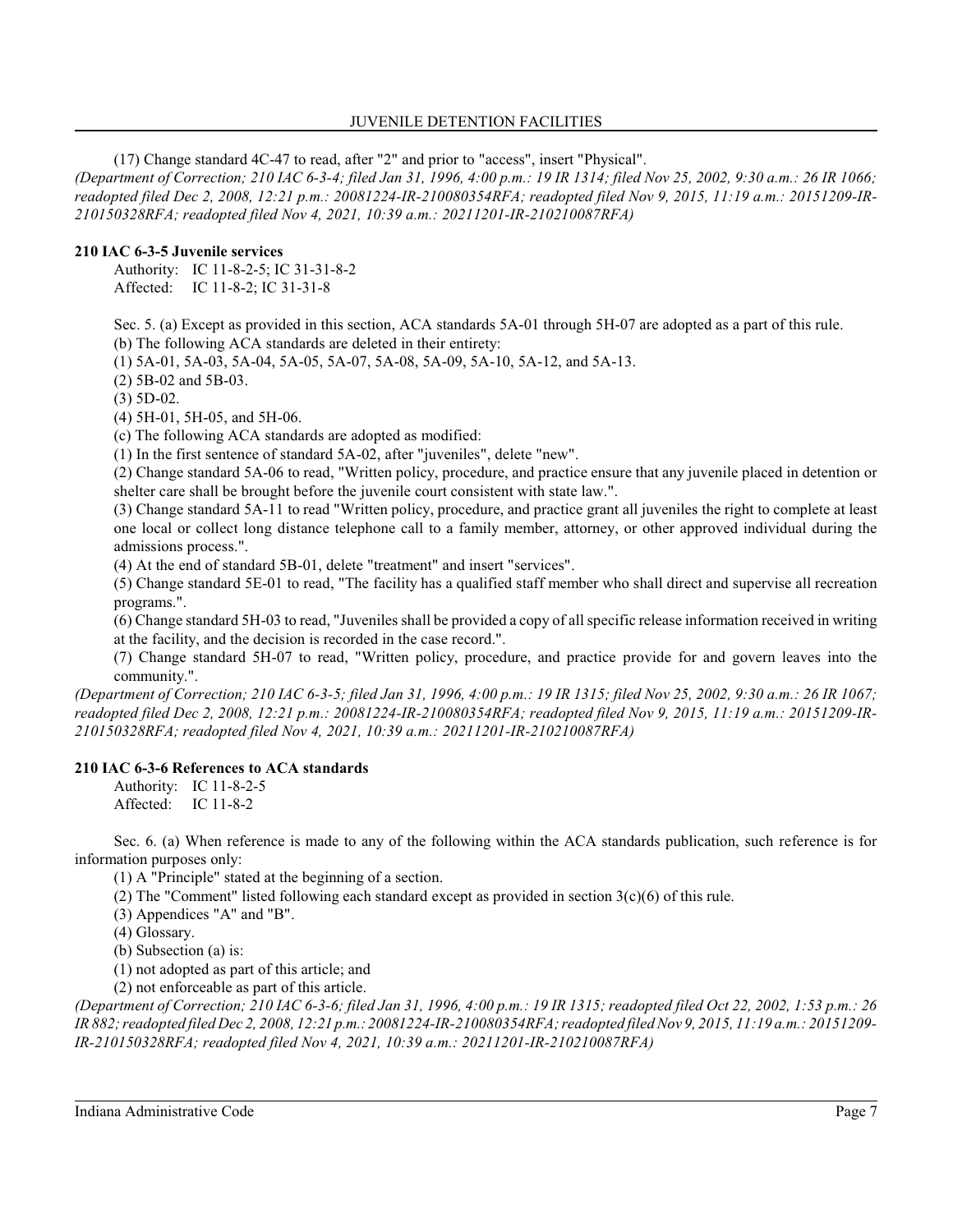#### **210 IAC 6-3-7 Dispositional programs**

Authority: IC 11-8-2-5 Affected: IC 11-8-2

Sec. 7. Juvenile detention facilities operating dispositional programs shall comply with guidelines established by the Indiana judicial conference on January 15, 1994. *(Department of Correction; 210 IAC 6-3-7; filed Jan 31, 1996, 4:00 p.m.: 19 IR 1316; readopted filed Oct 22, 2002, 1:53 p.m.: 26 IR 882; readopted filed Dec 2, 2008, 12:21 p.m.: 20081224-IR-210080354RFA; readopted filed Nov 9, 2015, 11:19 a.m.: 20151209-IR-210150328RFA; readopted filed Nov 4, 2021, 10:39 a.m.: 20211201-IR-210210087RFA)*

## **210 IAC 6-3-8 Inspection of juvenile detention facilities**

Authority: IC 11-8-2-5 Affected: IC 11-8-2

Sec. 8. The department shall inspect each juvenile detention facility at least annually to determine whether it is in compliance with this article. *(Department of Correction; 210 IAC 6-3-8; filed Jan 31, 1996, 4:00 p.m.: 19 IR 1316; readopted filed Oct 22, 2002, 1:53 p.m.: 26 IR 882; readopted filed Dec 2, 2008, 12:21 p.m.: 20081224-IR-210080354RFA; readopted filed Nov 9, 2015, 11:19 a.m.: 20151209-IR-210150328RFA; readopted filed Nov 4, 2021, 10:39 a.m.: 20211201-IR-210210087RFA)*

#### **210 IAC 6-3-9 Construction of juvenile detention facilities**

Authority: IC 11-8-2-5; IC 31-31-8-2 Affected: IC 11-8-2; IC 31-31-8

Sec. 9. Prior to the construction or expansion of a juvenile detention facility, plans and specifications shall be submitted to the department for review and comment. Plans and specifications shall satisfy all physical plant standards contained in section 2 of this rule. The department's written review shall be provided to fire and building services for plan release within ten (10) working days from the date of receipt. *(Department of Correction; 210 IAC 6-3-9; filed Jan 31, 1996, 4:00 p.m.: 19 IR 1316; filed Nov 25, 2002, 9:30 a.m.: 26 IR 1067; readopted filed Dec 2, 2008, 12:21 p.m.: 20081224-IR-210080354RFA; readopted filed Nov 9, 2015, 11:19 a.m.: 20151209-IR-210150328RFA; readopted filed Nov 4, 2021, 10:39 a.m.: 20211201-IR-210210087RFA)*

## **210 IAC 6-3-10 Compliance with mandatory and physical plant standards**

Authority: IC 11-8-2-5; IC 31-31-8-2 Affected: IC 11-8-2; IC 31-31-8

Sec. 10. A new juvenile detention facility shall not begin operation until the department has determined through inspection that the facility is in compliance with all mandatory and physical plant standards. *(Department of Correction; 210 IAC 6-3-10; filed Jan 31, 1996, 4:00 p.m.: 19 IR 1316; filed Nov 25, 2002, 9:30 a.m.: 26 IR 1068; readopted filed Dec 2, 2008, 12:21 p.m.: 20081224-IR-210080354RFA; readopted filed Nov 9, 2015, 11:19 a.m.: 20151209-IR-210150328RFA;readopted filed Nov 4, 2021, 10:39 a.m.: 20211201-IR-210210087RFA)*

## **210 IAC 6-3-11 Compliance**

Authority: IC 11-8-2-5; IC 31-31-8-2 Affected: IC 11-8-2; IC 31-31-8

Sec. 11. (a) In order to achieve and maintain provisional compliance with this article, a new juvenile detention facility shall have been determined through inspection to be in compliance with the following:

(1) All mandatory standards.

(2) A minimum of seventy-five percent (75%) of the recommended standards within one (1) year of commencing operation.

(3) All physical plant standards.

(b) In order to achieve and maintain full compliance with standards adopted under this article, a juvenile detention facility